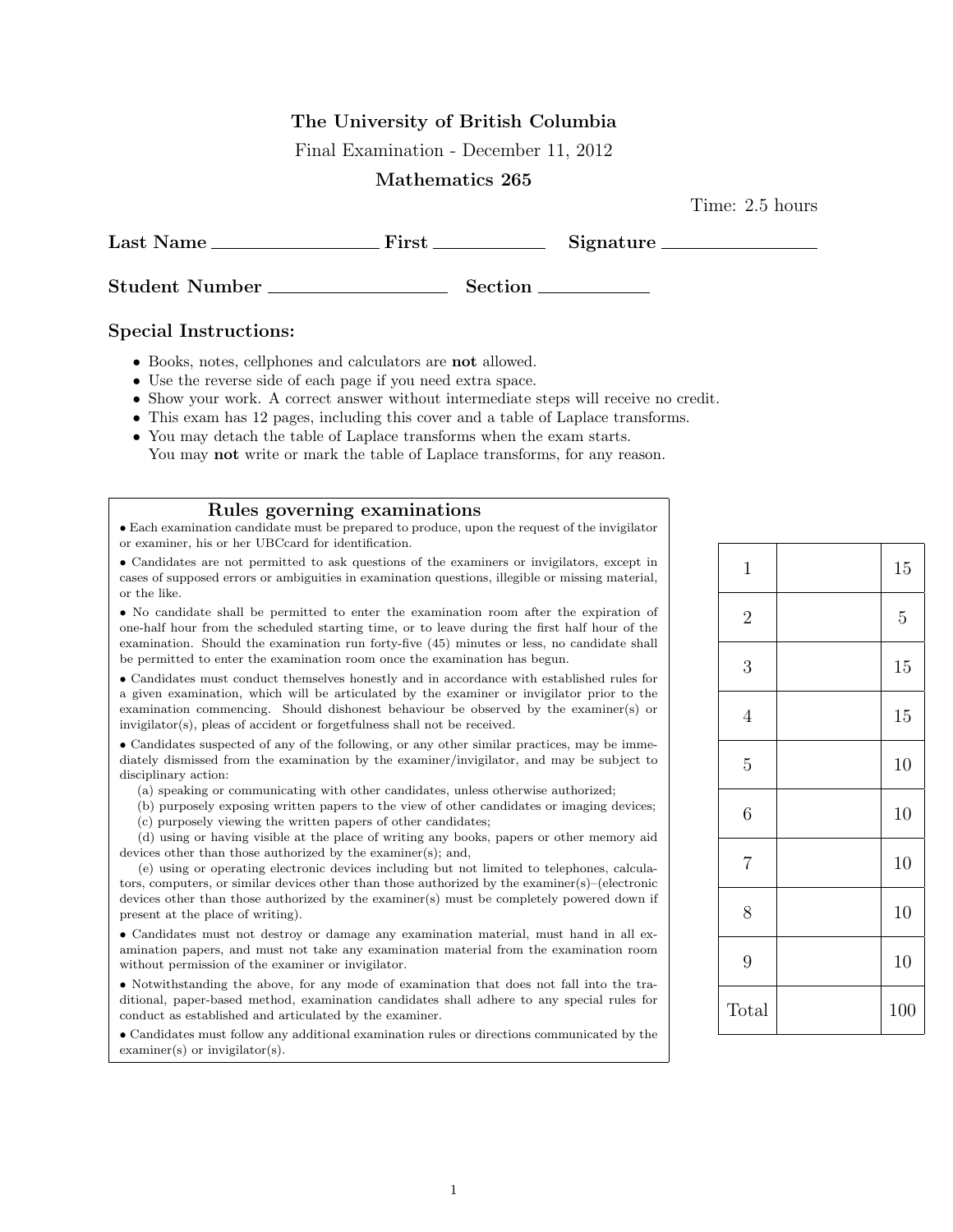Problem 1 (15 Marks) Solve  $y' + y = 1$  for  $y(t)$ , subject to  $y(0) = 1$ .

$$
y(t) =
$$

Solve  $t\frac{dy}{dt} - y = 2t^2y$  for  $y(t)$ , subject to  $y(1) = 1$ .

$$
y(t) =
$$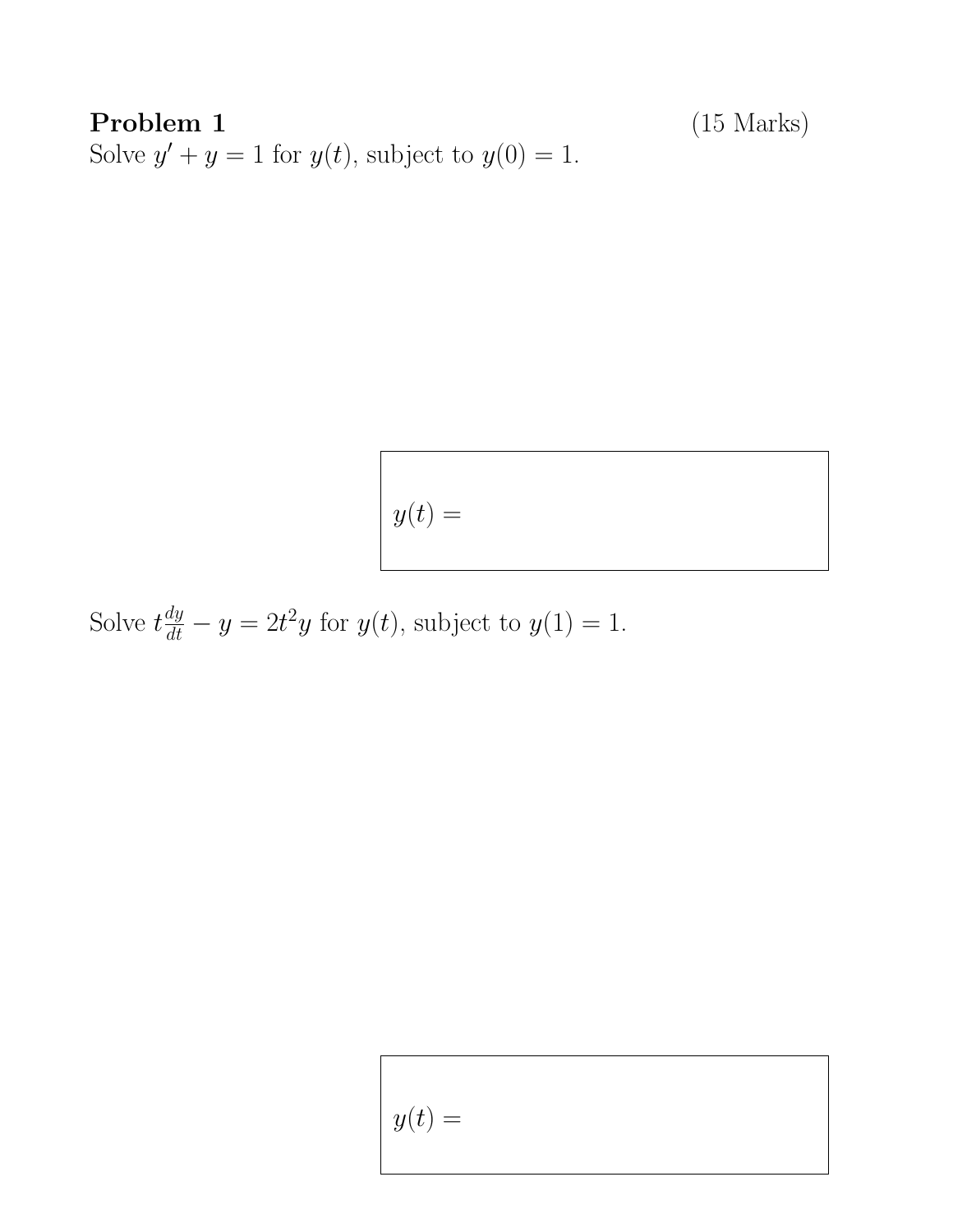### Problem 2 (5 Marks)

Suppose that a bacterial population grows exponentially. At 11am there are 100 bacteria and at 1pm there are 400 bacteria. When was only one bacteria present?

Your answer will include logarithm functions.

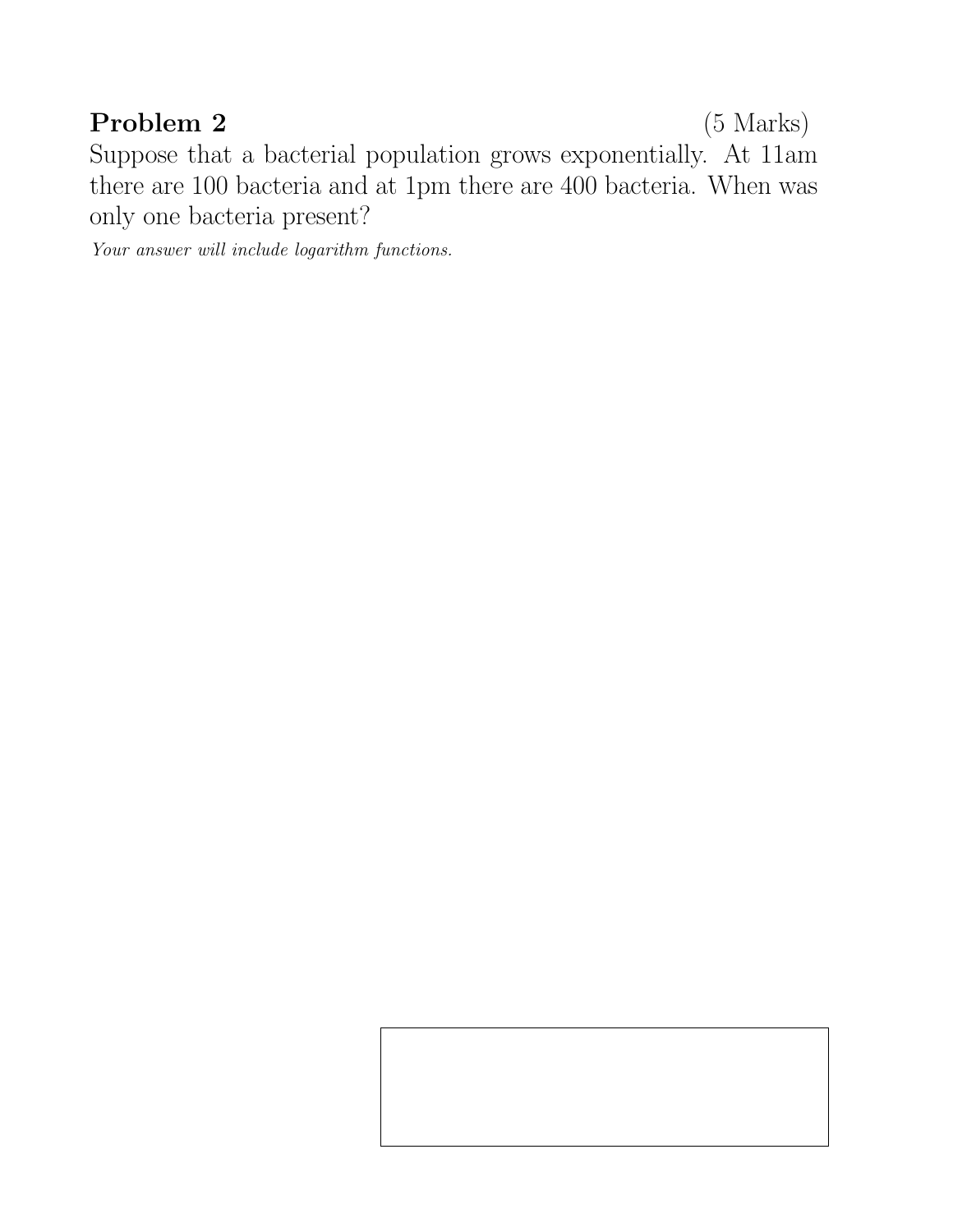Problem 3 (15 Marks)

(a) Solve the following problem, assuming  $\omega \neq 4:$ 

$$
\begin{cases}\n y'' + 16y = \cos(\omega t) \\
y(0) = y'(0) = 0\n\end{cases}
$$

$$
y(t) =
$$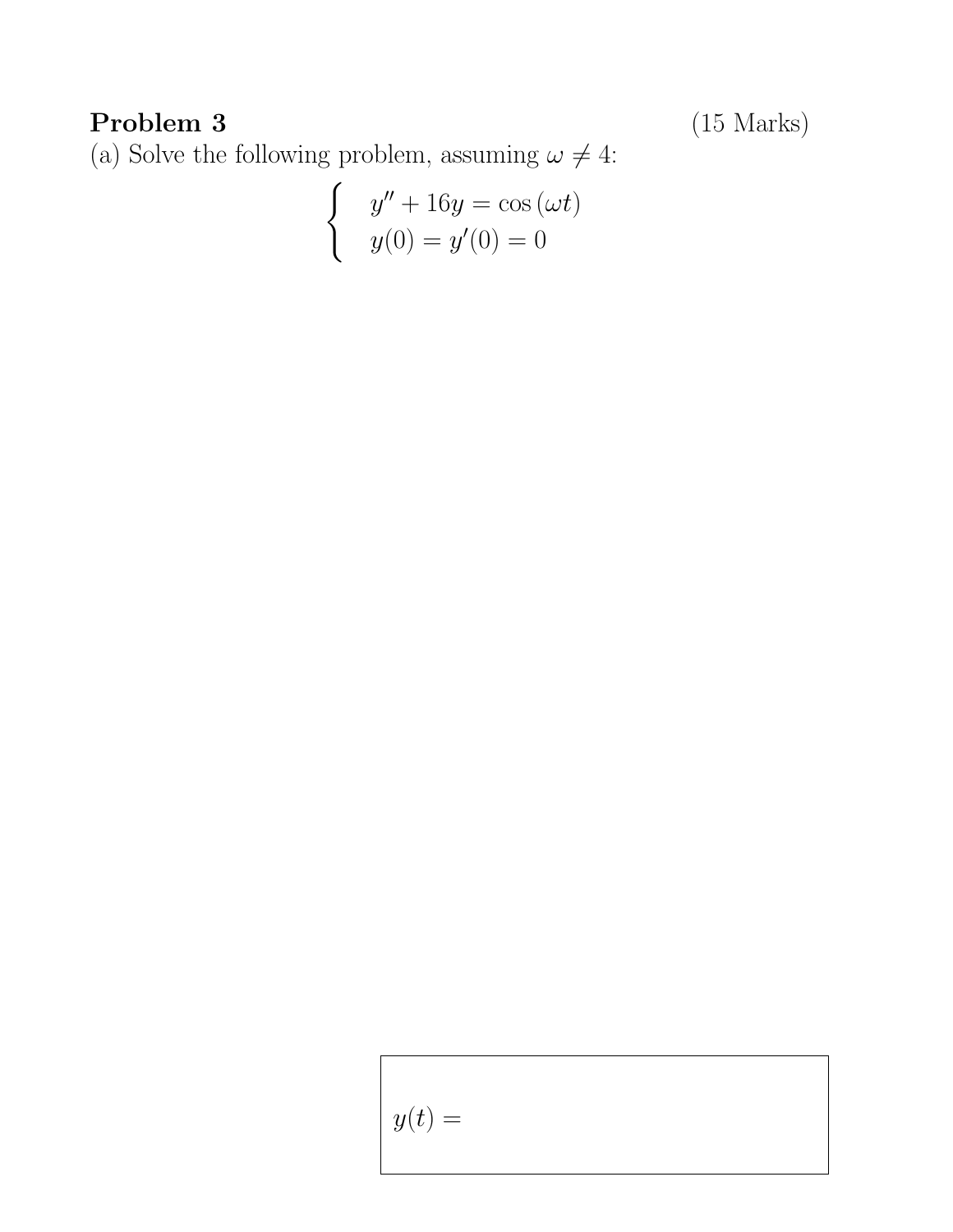### Problem 3 (continued)

(b) Draw a graph of your solution to part (a) when  $\omega = 5$ . Show at least one full period.

*Hint:* use the identity,  $\cos(A) - \cos(B) = 2 \sin \left( \frac{B-A}{2} \right)$  $\frac{-A}{2}$ )  $\sin\left(\frac{B+A}{2}\right)$  $\frac{+A}{2}$ .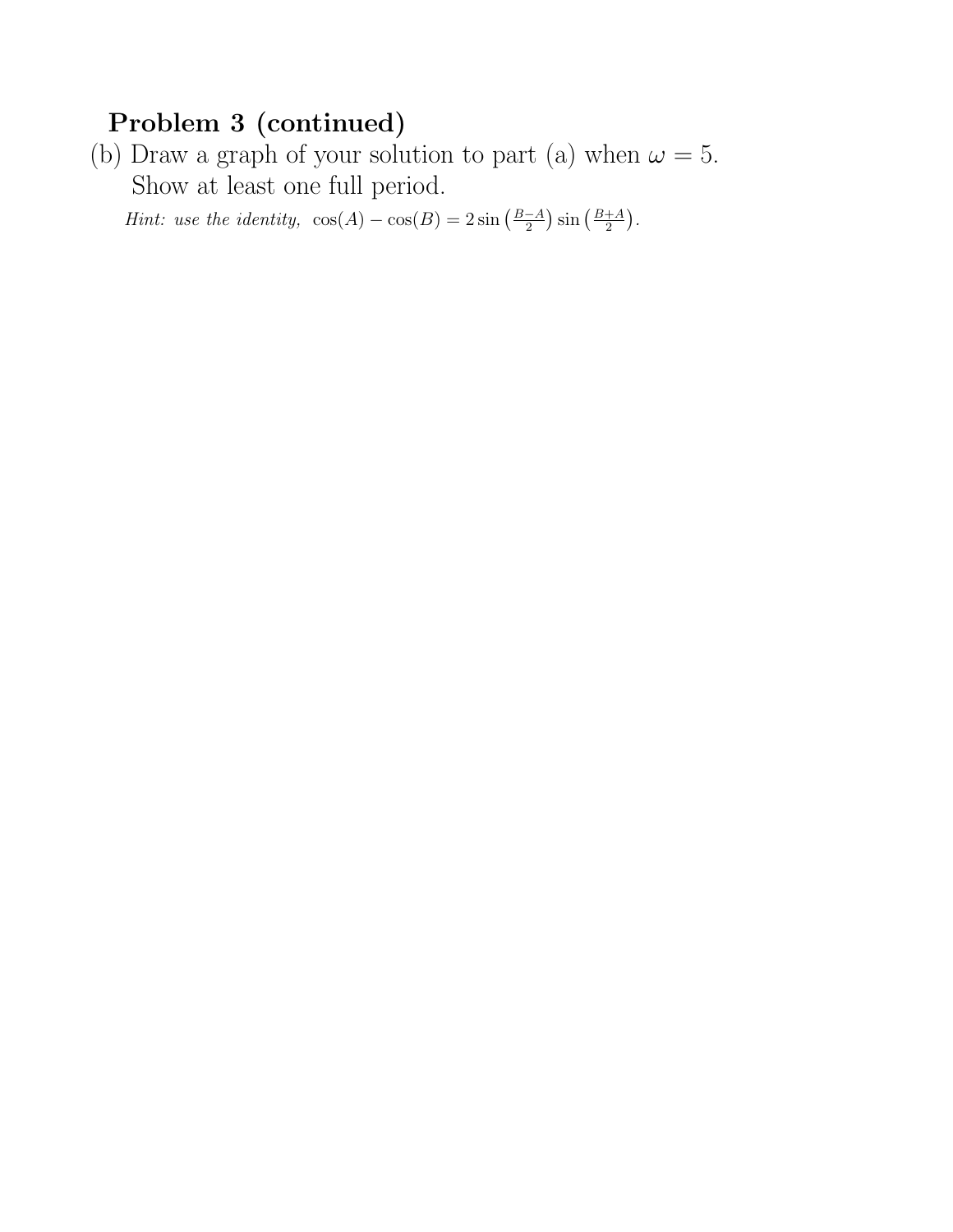**Problem 4** (15 Marks) Find the inverse Laplace transform of  $F(s) = \frac{3s+2}{s^2+6s+9}$ .

$$
f(t) =
$$

Find the convolution of  $f(t) = t$  and  $g(t) = e^{-t}$ .

$$
(f\ast g)(t)=
$$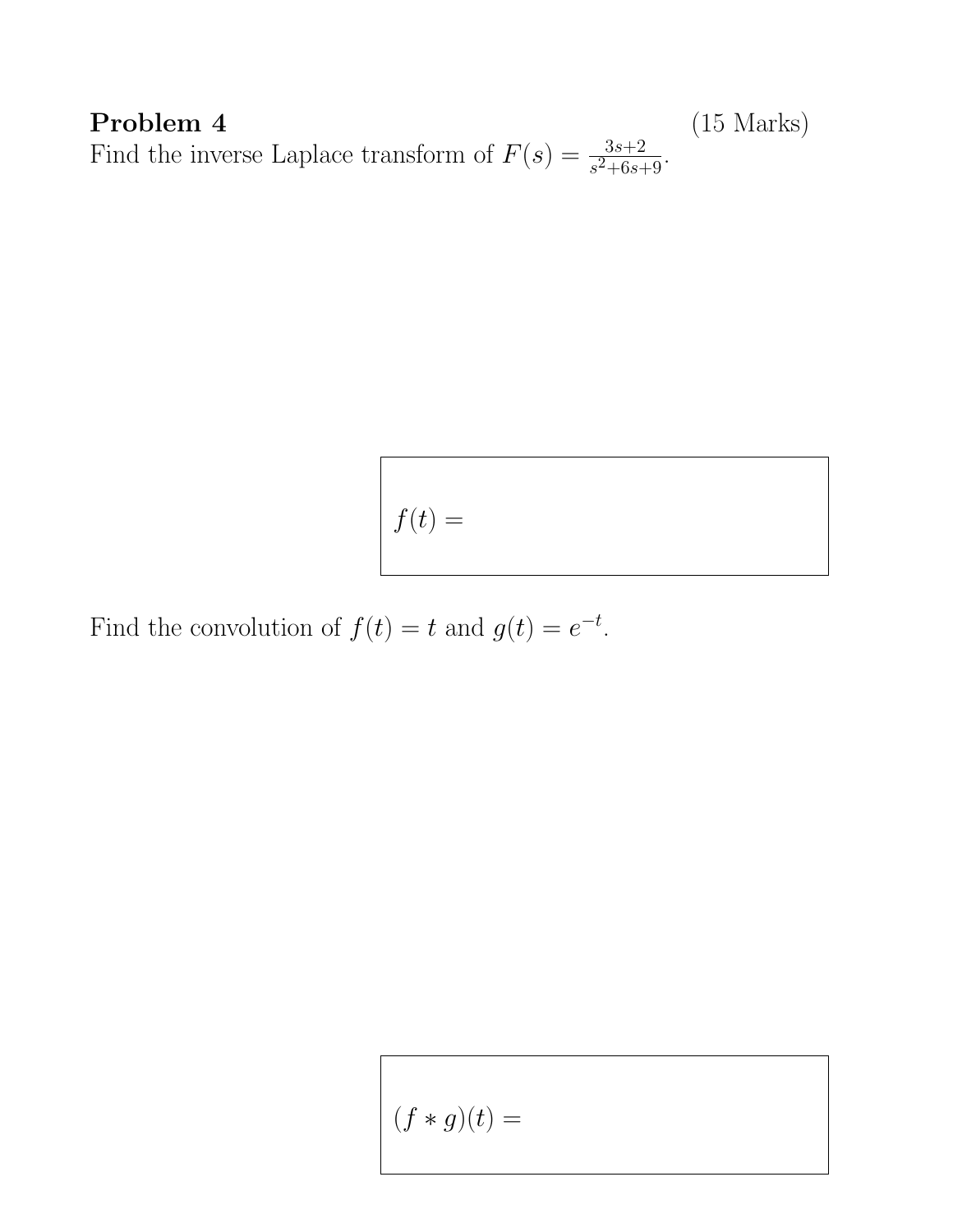## Problem 5 (10 Marks)

Use Laplace transform to solve the following problem.

Draw a clear graph of the solution, showing period and amplitude.

$$
\begin{cases} y''(t) + \pi^2 y(t) = -\pi \delta(t - 2) \\ y(0) = 0 \quad y'(0) = \pi \end{cases}
$$

$$
y(t) =
$$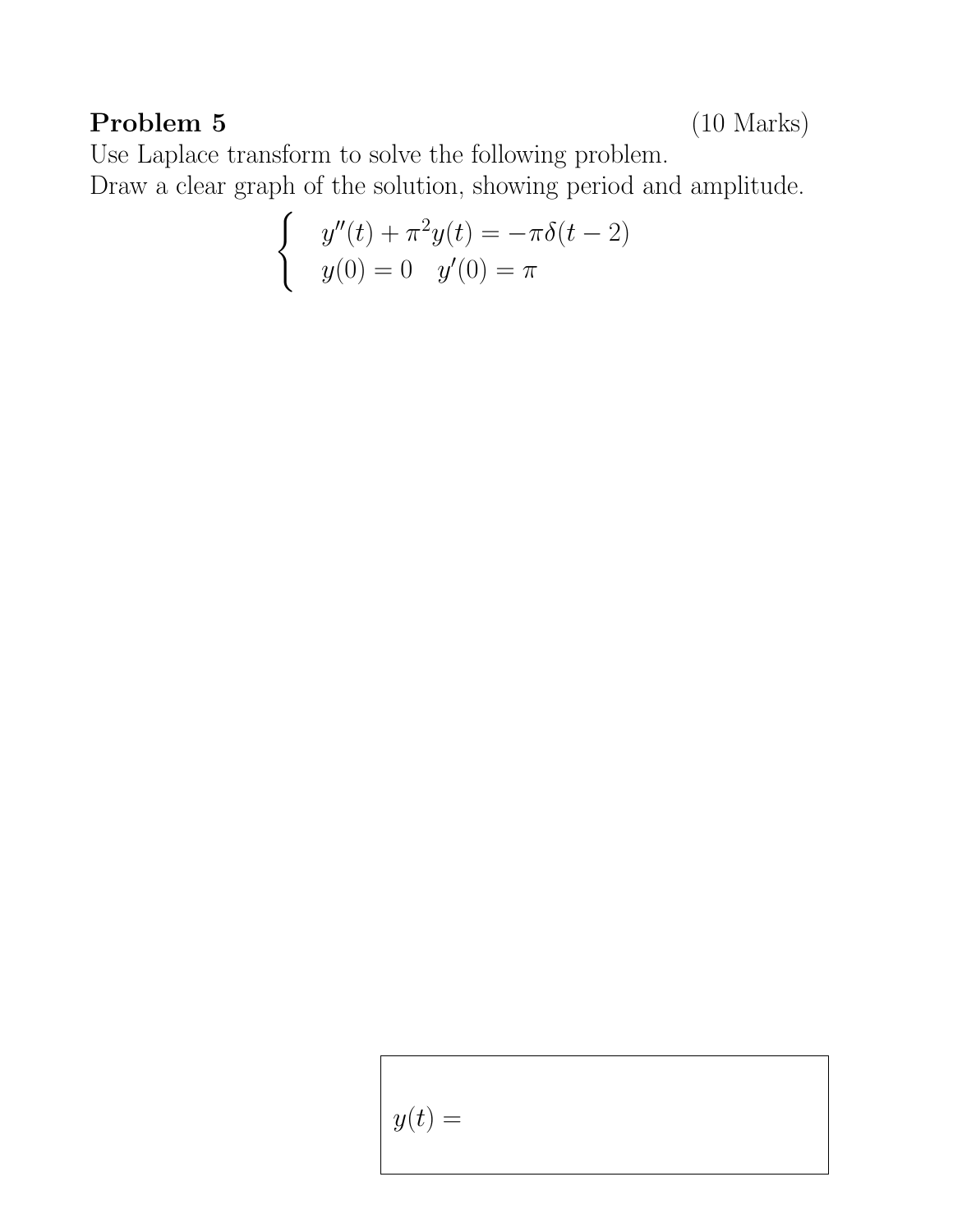# Problem 6 (10 Marks)

Find the solution of the differential equation system:

$$
y' = \begin{pmatrix} 7 & 3 \\ 5 & -7 \end{pmatrix} y \qquad \qquad y(0) = \begin{pmatrix} 4 \\ -4 \end{pmatrix}.
$$

$$
y(t) =
$$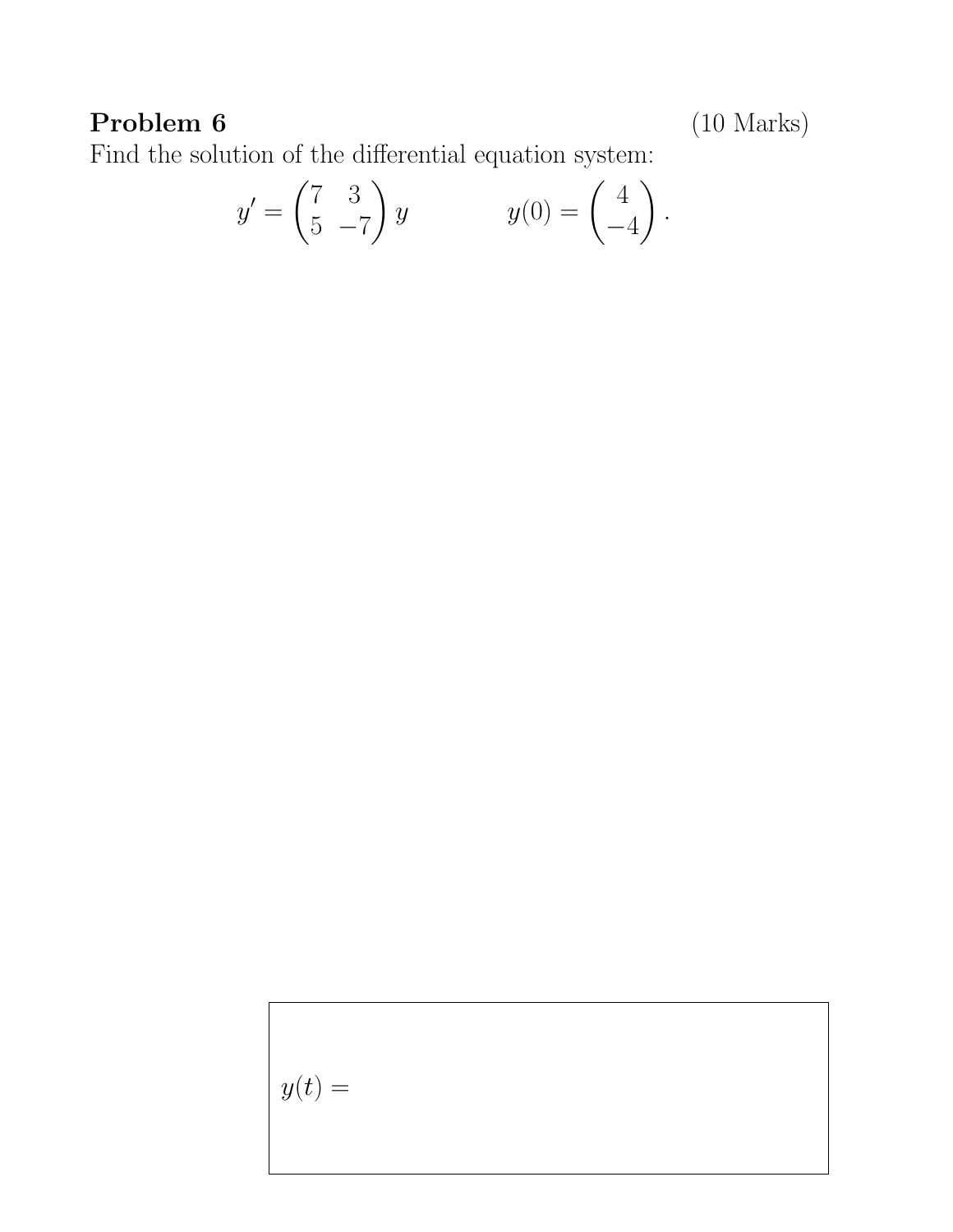## Problem 7 (10 Marks)

Find the general solution:

$$
x' = \begin{pmatrix} 2 & -4 \\ 1 & 2 \end{pmatrix} x
$$

Your final answer should not be complex.

 $x(t) =$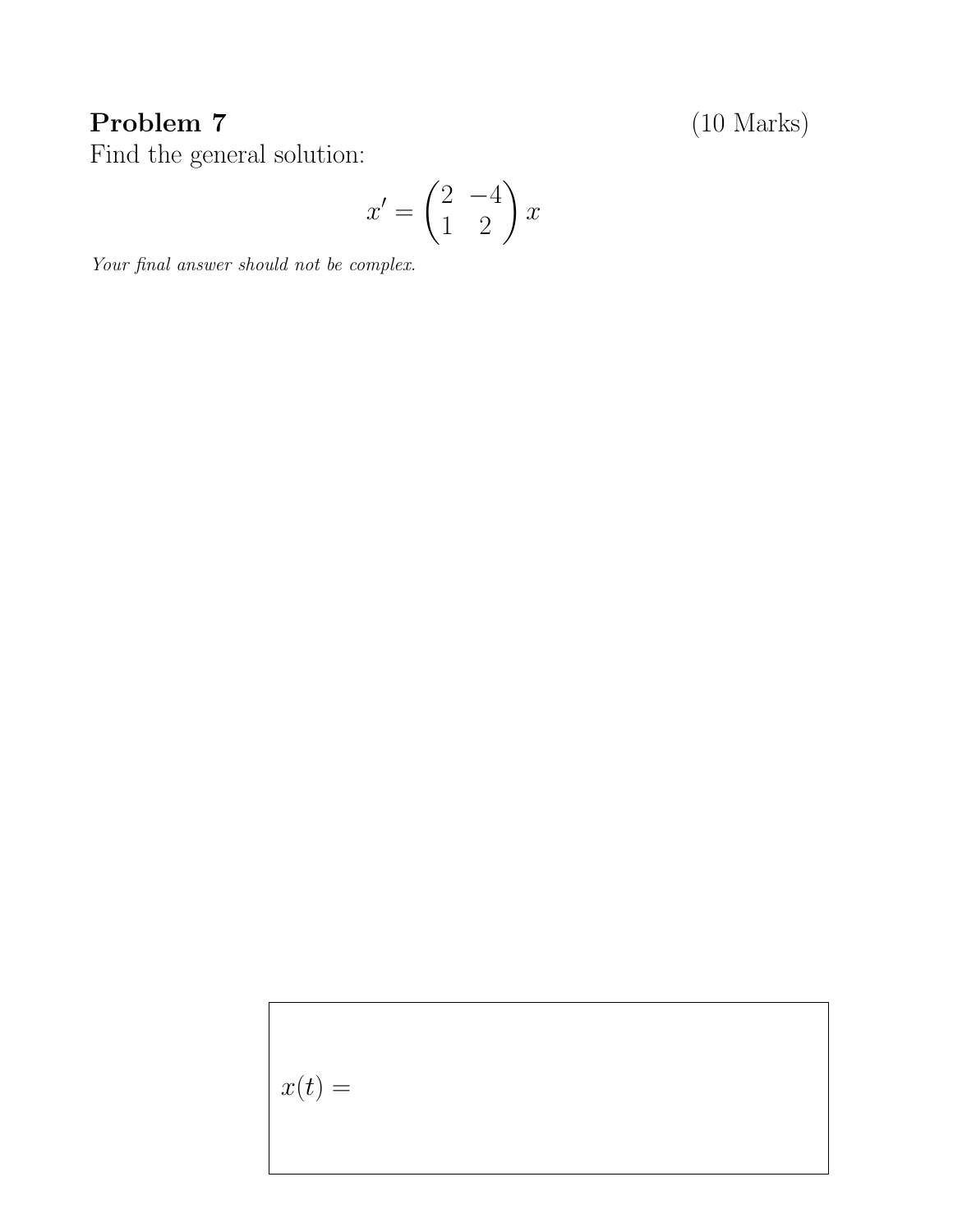## Problem 8 (10 Marks)

Find the general solution:

$$
x' = \begin{pmatrix} 3 & 1 \\ -1 & 1 \end{pmatrix} x
$$

Your final answer should not be complex.

 $x(t) =$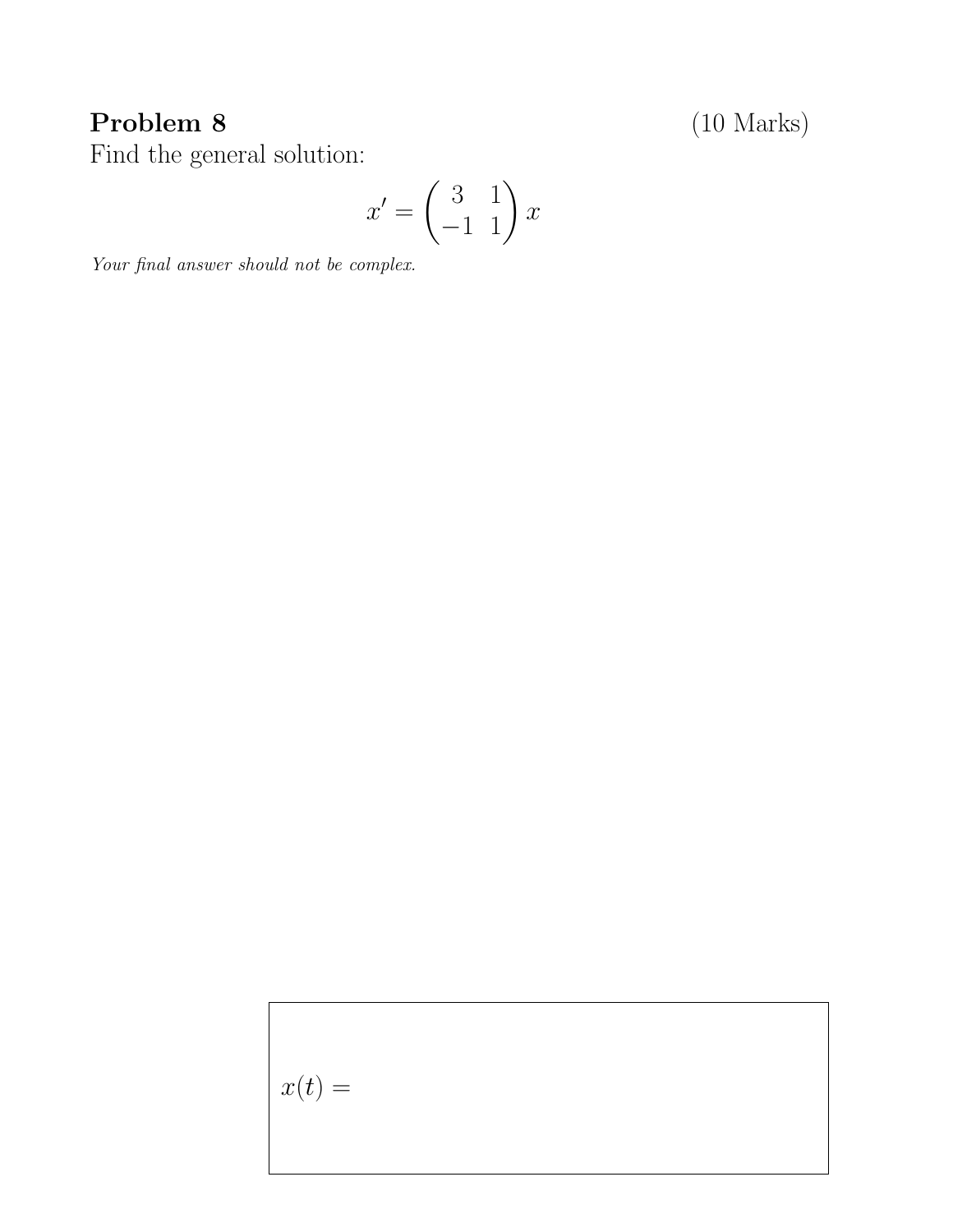### Problem 9 (10 Marks)

(a) The second-order linear homogeneous equation

$$
t^2y'' + 6ty' + 4y = 0
$$

has two linearly independent solutions of the form  $t^n$ . Find them.

$$
y_1 = y_2 =
$$

(b) Find the solution of the forced equation

 $t^2y'' + 6ty' + 4y = t$   $y(1) = y'(1) = 0.$ 

$$
y(t) =
$$